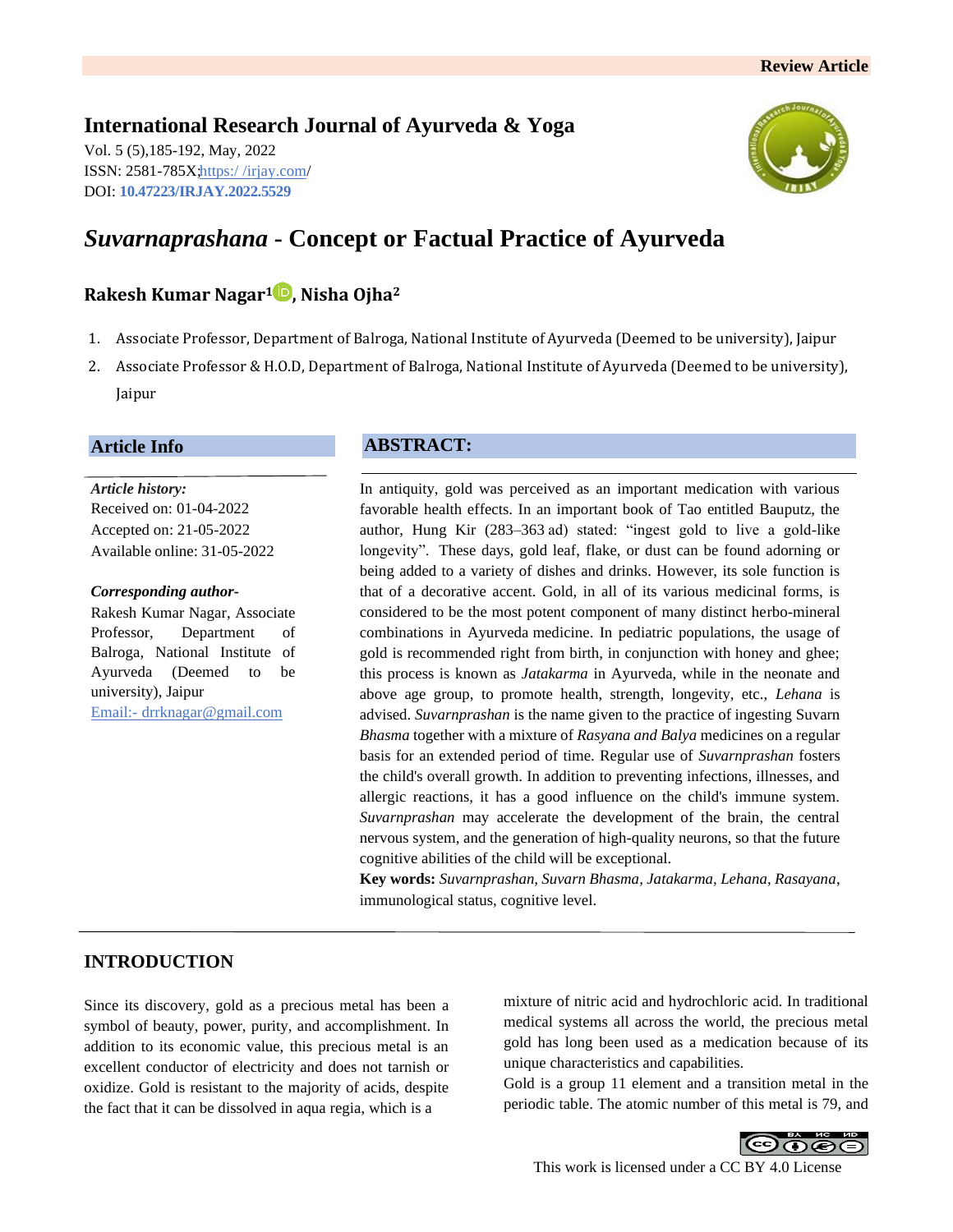its atomic mass is 196.96655. The melting and boiling temperatures of gold are respectively 1104.43°C and 2807.0°C. Its name is inspired from the old English word for yellow, 'geolo' In chemistry, gold is symbolized by the symbol Au, which derives from the Latin word aurum. After noble gases, this metal is the least reactive chemical element known. $<sup>1</sup>$ </sup>

The earliest mention of gold is found in the Rig-Veda, where the names Hiranya, Suvarna, Swarna, and Sone are listed as synonyms for gold. Also listed are gold-made items such as water vessels, necklaces, and visors. Goldadorned chariots have also been reported. Gold is seen as a sign of life and the human spirit, as well as of purity and incorruptibility. <sup>2</sup> Gold is regarded as a superior metal in Ayurvedic literature, particularly in the *Sapta Loha* class of metals, which includes (seven metal)<sup>3</sup>, It is distinguished by *Shuddha Loha* (pure metal), which is said to have both preventative and curative therapeutic properties.<sup>4</sup> There are several references in every ancient Ayurvedic classic to different types of gold being used in the preparation of many Rejuvenating medicinal formulations (medicine to delay the aging process).

Swarna dharana (the wearing of gold jewellery) is mostly employed in *grahabadha* and is regarded as spiritual. Whereas internal usage of gold is recommended as rubbed gold, incinerated gold/Swarna *Bhasma, Swarna Lavana* (as mentioned in Rasatarangini), *Swarna Parpati, Swarna* Patra, or a colloidal red solution.<sup>5,6</sup>

The *Rasayana* (rejuvenator) and *Vajikarana* (aphrodisiac) characteristics of gold are identified as causes for using it internally even before conception in the hopes of having a healthy baby. It is also advised in the contents and formulations of *Pumsavana Karma* to promote intrauterine growth & development of the fetus and for healthy progeny in the early stages of pregnancy.<sup>7</sup> Later in life, to promote the growth and development of the child, *Jatakarma Samskar and Lehana* are also advocated by different Acharyas.

*Jatakarma Samsakara* is performed to the baby right after it is born. In this ceremony, the newborn is introduced to a mixture of *Madhu (Honey) and Ghrita*, with or without *Suvarn*. In the context of *Jatakarma,* a singular term, Ananta, is utilized, and this term is translated as *Swarna, Sariva, Shweta Doorva.* Acharya Charaka explains *Jatakarm*a as a distinct technique in and of itself, in which a mixture of ghee and honey should be introduced to a baby while reciting spiritual hymns, followed by breast feeding.<sup>8</sup> While both Acharya Sushruta<sup>9</sup> and Vagbhata,<sup>10</sup> recognize the use of gold in conjunction with other herbal medicines in this context.

Whereas, in the context of *Swarnaprashana*, however, all Acharya makes it clear that *Suvarn* should be employed in the *Lehana.* Acharya Kashyapa coined the phrase "*Suvarnprashana*" in the context of *Lehana.* Acharya Kashyapa explains the step-wise details of *Suvarnprashan*  as a very important special spiritual procedure: the gold should be rubbed with a small amount of water on a cleansed stone, then churned with honey and *Ghrita*, and handed to the child for licking. Acharya Kashyapa also discussed the advantages of *Suvarnprashan* in this section. *Suvarnprashan* promotes intelligence, digestion and metabolic ability, and strength; it encourages longevity; it is prosperous, virtuous, and aphrodisiac; it enhances complexion; and it counteracts the negative consequences of *Graha Roga.* Giving the infant gold for one month may result in him becoming incredibly intelligent and immune to sickness, and feeding him gold at six months may result in him being able to retain & remember whatever he hears.<sup>11</sup> Most of the Ayurveda Acharyas have advocated the usage of gold in the infantile age group for *Lehana & Suvarnprashan*. Acharya Sushruta<sup>12</sup> and Acharya Vagbhatta $13$  have discussed the use of gold in conjunction with other *Rasayan, Balya and Medhya herbs.*

In the continuation of *Lehana,* Acharya Vagbhatta explained four combinations of some *Medhya* medications with gold. He advised using any of these preparations daily for a year with honey and *Ghrita* to achieve positive results for the body, cognition, strength, and skin. $14$ 

- *Suvarna, Shweta Vacha, Kustha*
- *Suvarna and Arka Pushpi*
- *Suvarna, Shankhapushpi and Masthyakshaka*
- *Suvarna, Kaidarya, and Vacha*

*Acharya Vagbhatta* mentions the use of gold utensils, such as a gold spoon, to administer required medicine to the child in the context of *Lehana and Suvarnaprashan*. 15

In the same context, Acharya Sushruta recommended four nearly identical combinations of *Medhya* medicines and gold to be used in conjunction with honey and *ghrita,* almost identical formulations also described by Acharya Bhavprakash,<sup>16</sup> these are as follow;<sup>17</sup> –

- *Suvarna, Kustha, and Vacha*
- *Suvarna, Shankhapushpi and Masthyakshaka*
- *Suvarna,Vacha and Arka Pushpi*
- *Suvarna Churna, Kaidarya and Shweta Durva*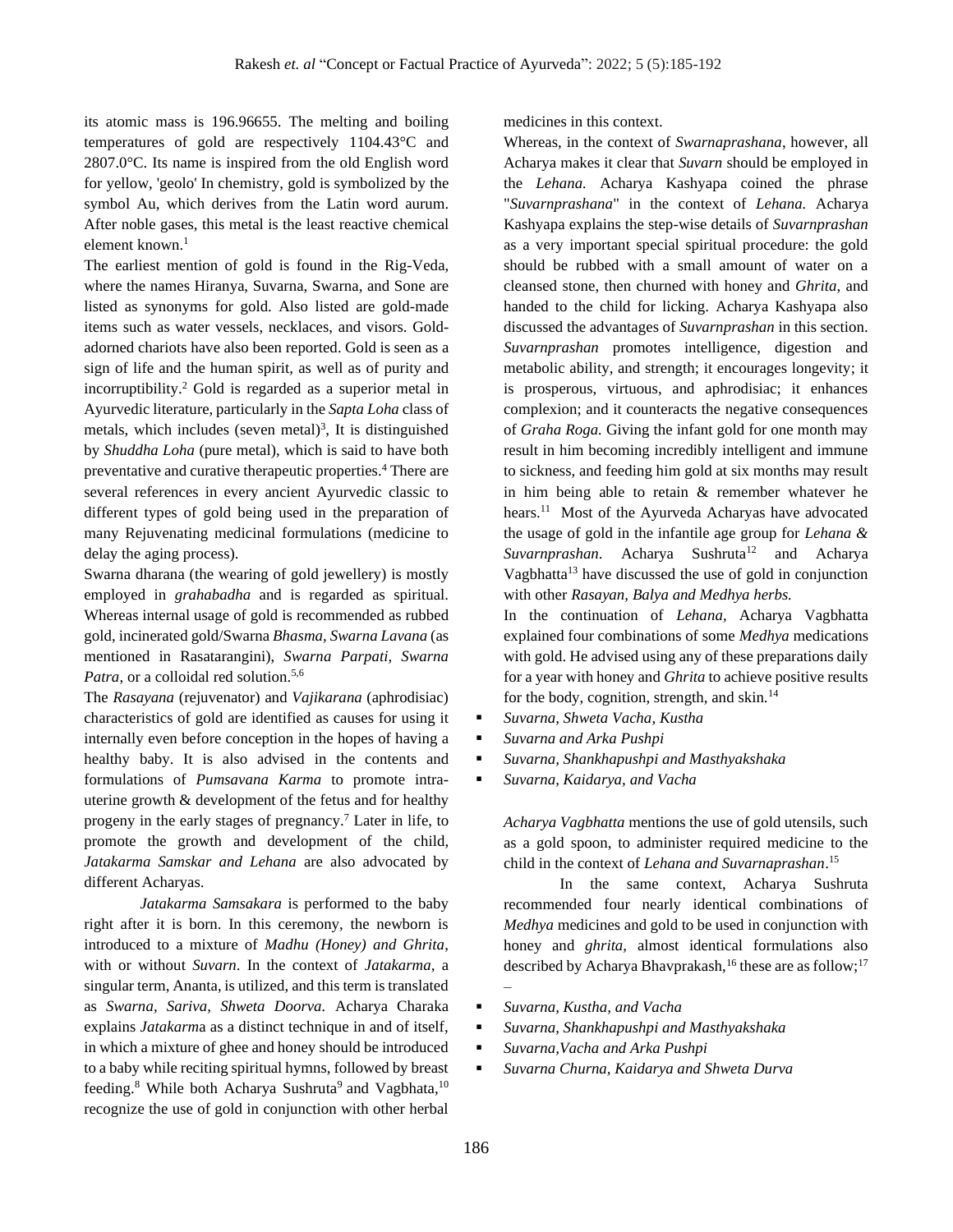## **MATERIALS AND METHODS**

#### **Data Collection Method**

Ayurvedic texts, as well as the data bases Google scholar, PubMed, Medline, AYUSH Research Portal, and Digital Helpline for Ayurveda Research Articles (DHARA), dissertation works from Ayurveda colleges, and studies available on Research Gate, are being used to search for relevant literature and research papers. *Suvarna prashana/ Suvarnaprashana, Swarna prashana/ Swarnaprashana, Swarna bindu prashana/Swarnamrita prashana, and Swarna bhasma*, among others, were used in electronic data searches. The review included in-vitro and in-vivo analysis, experimental trials, and clinical studies to investigate *Swarna Bhasma's* claimed therapeutic potential. Only English-language research articles were considered.

#### **RESULTS**

#### **Posology –**

The importance of a precise dose of *Suvarnprashan* was not mentioned by Acharya Kashyapa. He has, however, provided general guidelines for the quantity of medicine that children should take based on their age since birth.<sup>18</sup> Acharya Charak, Acharya Sushrut, and Acharya Vagbhatta did not mention the dose of *Suvarn/*gold in the context of *Suvarnprashan, but* there are some references in various manuscripts for the per day dose of *Suvarn Bhasma* for child & adult patients, some of which are listed here;

- 1/32 *Ratti*<sup>19</sup>
- $\blacksquare$  1/8 to 1/8 *Ratti Suvarn Bhasma* as per condition<sup>20</sup>
- One *Harenu*<sup>21</sup>
- One Gunja<sup>22</sup>
- 15.5mg to 62.5 mg of *Suvarn Bhasma*<sup>23</sup>

**Recommended Forms of Gold advised for enteral use** – Because there are several forms of Swarna mentioned, selecting the appropriate form is a major task. In the context of *Lehana*, Acharya Kashyapa mentions giving triturated gold to the newborn along with water, honey, and ghee. The idea behind this could be that gold could be administered directly based on its availability at the time, and micro particles of gold might be obtained easily by rubbing on a stone.

The Ayurvedic literature mentions *Patala* (leaf-like shape), *Mandala* (foil-like shape), *Churna* (powder), as well as *Bhasma* (ash form), when looking for a form of *Suvarn/*gold that can be administered internally alone or in conjunction with other medications.<sup>24</sup> Any form of gold with the highest bioavailability should be used for internal administration. When using gold or any other metallic preparation per entral, the metal should be in the form of nanoparticles. This nanoparticle is similar to *Bhasma* and has been shown in some studies to be non-cytotoxic.<sup>25</sup> *Swarna Bhasma* is said to have gold nanoparticles, which are globular gold-containing particles with an average size of 56–57 nm.<sup>26</sup> *Swarna Bhasma* contained gold nanoparticles with crystallite sizes of 28–35 nm and was % pure gold, according to a blood compatibility study.<sup>27</sup> Another study discovered that colloidal gold uptake in the gastrointestinal tract is particle size dependent, that really is, microparticles cross the gastrointestinal tract more easily.<sup>28</sup> Therefore, the *Bhasma* form of the metal gold can be used safely if it is taken in the prescribed amounts.

#### **Safety measure for** *Suvarnprashan*

Internal use of any metal is indicated after its purification and transformation into an acceptable form. In the purification process, the impurities of metal are removed, whether they are metallic, non-metallic, organic, inorganic, chemical, or physical. The transformation of any metal into an acceptable form, most likely the *Bhasma* form of such a metal, is required to convert the metal into an active and charged nanoparticle form. The nanoparticle form ensures easy absorption and assimilation and is ready to be used in physiological processes in the body.

If gold is ingested without undergoing purification and transformation, or if these processes are incomplete, impurities may be left behind. Large gold particles *in Bhasma,* i.e., an inappropriate form of *Bhasma,* may result in a variety of disorders in the recipient. The justification for the *Shodhana* (purification) of *Swarna* in particular demonstrates that Acharya was aware of the severe adverse consequences of using impure gold. It is stated that if *Swarna* is administered without proper processing, it will destroy the children's happiness, potency, and strength and cause the emergence of a number of diseases.<sup>29</sup> Using impure Swarna may also result in mental disturbances and death.<sup>30</sup>

#### **DISCUSSION**

*Suvrnprashan* refers to the administration of gold alone or in combination with some other herbs in a *Lehan or Prasan*, which means in lickable form. Acharya *Suvrnprashan* was explained by Kashyap in the context of *Lehana. He* stated that *Lehana* is responsible for a child's health and sickness. These remarks were made by Acharya Kashyapa to emphasize the importance of *Lehana* for a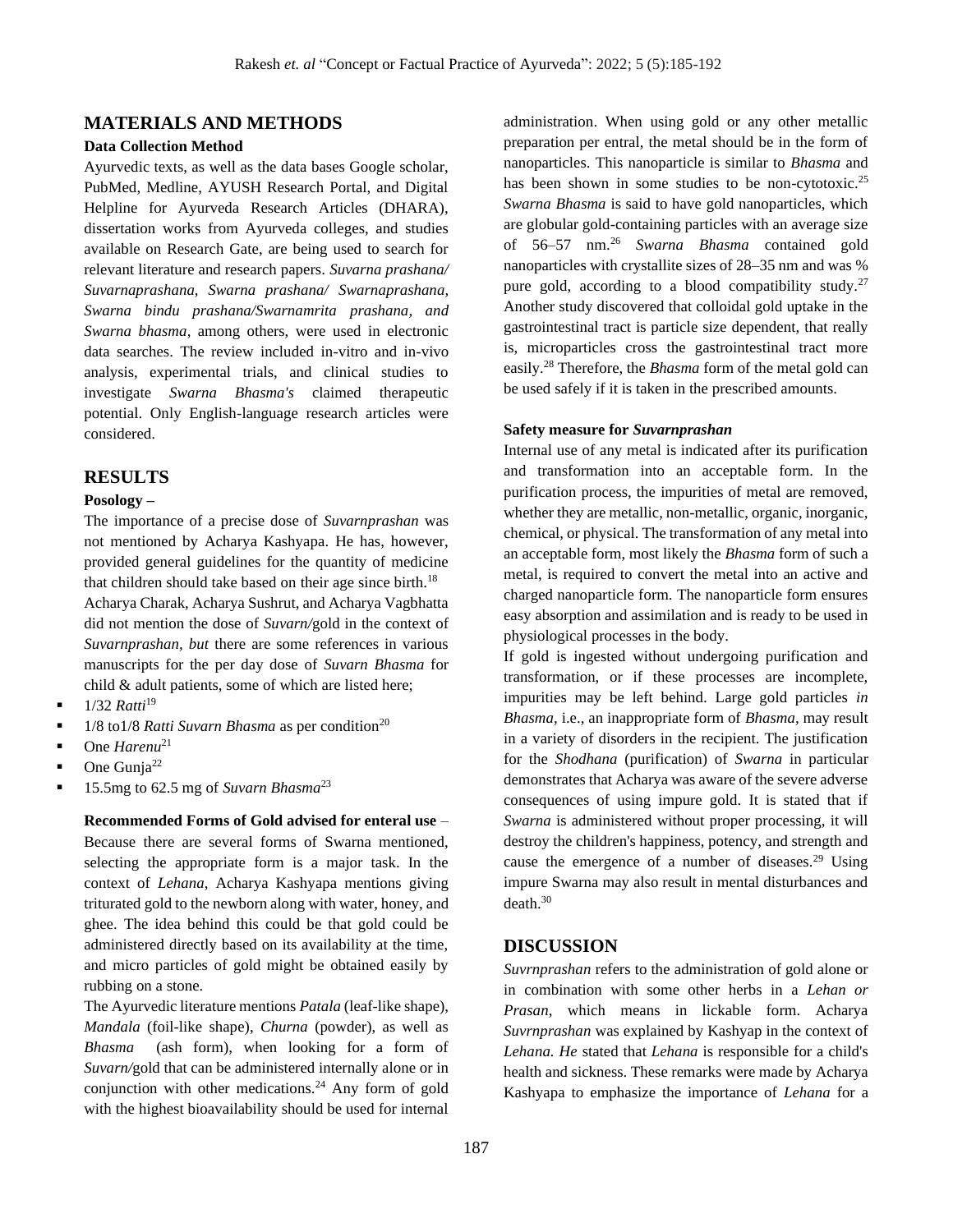child's health and development.<sup>31</sup> Acharya Kashyapa clearly stated that, *Lehana* is recommended if there is inadequate nutrition during the infantile period, such as insufficient quantity or quality of breast milk or breast milk tainting/*Stanya Dushti.* 

*Lehana* further indicated in children whose mothers are unable to give optimal care due to complicated labour or an acute ailment. Child-related indications also include numerous physiological and pathological problems, but the most essential element to consider is that the child's digestive capacity should be at its maximum level when receiving *Lehana<sup>32</sup> .* Therefore in current context, *Swarnaprashana* can be administered in all infants as it provides the optimal level of nourishment, metabolism, assist in achieving optimal growth, development, physical strength, and immunity.

*Suvarnprashan* can be used continuously for 1 or 6 months to obtain its specific benefits in children, according to Acharya. If the infant is fed gold for one month, s(he) may become extraordinarily intelligent and disease-resistant, and if s(he) is constantly fed gold at six months, s(he) may be able to retain and remember everything s(he) hears. Acharya Sushruta also mentions the benefits of consuming gold with specific herbs on a daily basis for one year.<sup>33</sup>

Fundamentally, childhood is the period of growth & development spurts, which lasts until the age of 16, according to Ayurvedic classics and current science equally. During this vital stage of development, children require nutritional supplementation. To sustain the rate of growth and development, they must receive all important macro and micronutrients as well as trace elements on a regular basis in their feeding or diet. Aside from dietary supplements, a child must be disease- and infection-free in order to accomplish proper growth and development. Furthermore, to stay away from the upcoming infections child's immunity or resistance power of the body to counter the occurring infection, should be on optimal level. Here, *Suvarnprashan,* the Ayurveda concept and principal, interact effectively to achieve the above two goals: keeping the infant healthy by enhancing the body's resistance capacity, ie. immunity, and offering critical trace elements required for growth and development.

Numerous studies, projects, and treatment protocols in vitro and in vivo have been conducted, and more are being implemented, to establish the role of *Suvarnprashan* in enhancing the immunological response and promoting infant growth and development.

Important significant evidences are discussed here;

- In a pharmaco-clinical study on neonates, the *Madhu*-*Ghrita-Swarna-Vacha* combination had a considerable influence on the production of humoral anti-bodies and acted on the immune system, as evidenced by an increase in the total proteins and serum IgG levels.<sup>34</sup>
- **•** In an animal model pharmacological experimental study, Mice treated with *Swarna Bhasma* had their specific and nonspecific immune responses modified in a decent manner. In addition, it also shows a stimulatory effect on peritoneal macrophages, which is helpful in fighting against infections.<sup>35</sup>
- According to in vitro experiments, gold ions decrease T lymphocyte activation and antigen presentation,<sup>36</sup> as well as inhibiting macrophages' excessive production of proinflammatory cytokines, cyclooxygenase expression, & prostaglandin E2 production. 37
- A study on Charle's Foster Albino Rats found that Swarna Prashana had an immunomodulatory effect on WBC and lymphocytes, which play a key role in immunological function. Apart from significant immunological effects, a rise in platelet count and a modest rise in RBC count and hemoglobin levels were also detected as amicable effects of the experimental medicine, indicating the role of *Swarna prashana* in the production of red blood cells.<sup>38</sup>
- A control clinical study of *Suvarna Prashana* in recurrent upper respiratory tract infections in children from birth to 16 years old was conducted to evaluate the efficacy of *Suvarnaprashana* in preventing recurrent episodes of upper respiratory tract infections. Repeated doses of *Suvaranaprashan on every Pushya Nakshtra* for eight months were given to the registered subjects. The study's findings suggest that *Suvarnaprashana* is effective with long-term supplementation in recurrent URTI; however, no invasive objective parameters were accessed to support the result. 39
- The outcome of the experimental study 'Preparation and screening of *Swarnaprashana* for nootropic activity' on swiss albino mice demonstrates that the formulation *Swaranaprashana* has a significant nootropic influence and anti-AChE activity in swiss albino rats.<sup>40</sup>
- In a randomised, controlled, single-blind clinical study of 102 healthy infants to evaluate the immunomodulatory activity of *Swarna Prashana* (oral administration of a mixture of Swarna *Bhasma, honey, and Ghrita as* an additional supplement), findings suggest that *Swarna Prashana* did not interfere with normal infant growth as evidenced by NNT, *Suvarna Prashana* showed immunomodulatory activity, and was tolerated by the infants. 41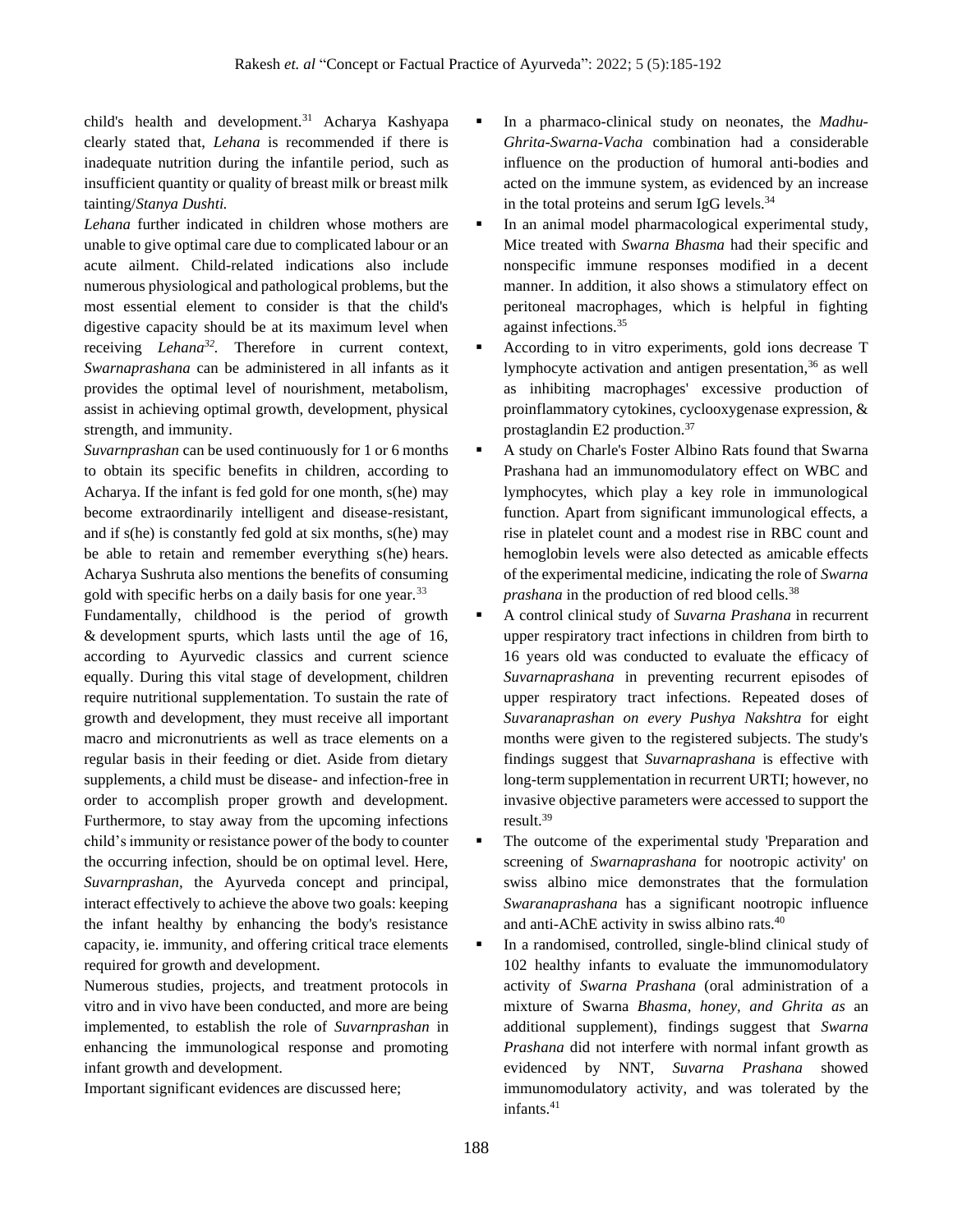- Bajaj et al (2001), *Swarna Bhasma's* efficacy on nonspecific immunity in mice was observed in an animal model experimental study. *Swarna Bhasma* was given to male mice at progressive doses orally for ten days. The number of peritoneal macrophages increased dramatically when the phagocytic index of macrophages was stimulated. This demonstrates *Swarna Bhasma's* immunostimulant activity on Macrophage functioning.<sup>42</sup>
- Kustha tila kalan, a gold formulation used in Unani-tibb, was tested for immunomodulatory action in male mice, looking at both cell-mediated and humoral immunity. Kustha Tila Kalan was given to mice orally for 10 days at doses of 6.25, 12.5, 25, and 50 mg/kg body weight. The delayed type of hypersensitive reaction was used to test cell-mediated immunity, whereas the plaque-forming cell assay was used to examine humoral immunity. At doses of 6.25, 12.5, and 25 mg/kg, Kustha Tila Kalan improved both immune responses. The best results were obtained at a dose of  $25 \text{ mg/kg}.43$ 
	- Gaikwad et al (2011), In a clinical trial titled 'A pharmacoclinical study of the effect of madhu-*ghrita and swarnavacha-madhu-ghrita* on neonates,' 5 drops of Suvarnprashan were administered orally to full-term neonates every day for 4 weeks. The observation of a considerable increase in blood IgG levels in the gold compound group demonstrates an immune response to the antigenic substance. The majority of antibody-based protection against invading pathogens is provided by IgG. During the trial, substantial differences in anthropometric parameters and morbidity incidence were also reported in the same study.<sup>44</sup>
	- Separate simultaneous injection of organic gold compounds and antigen into mice resulted in immunoenhancement that could be assessed by direct and indirect plaque-forming cells, rosette-forming cells, & serum antibody assays in one study to explore the influence of gold on immune response. Through day 9 of the trial, the kinetics of the immune response showed varying impacts. Studies with British antilewisite, a gold antagonist, revealed that gold must remain in the system for one day in order to boost immunity.<sup>45</sup>

All of the subjects who took part in the relevant studies showed positive outcomes in terms of growth and development, as evidenced by the references cited above. In related analyses, the frequency and severity of sickness episodes decreased significantly in all age groups. Additionally, the results of one study indicated a significant impact on IgG and other immunological marker.

#### **Toxicological studies –**

Although Ayurveda literature claims that the use of gold and other metals is safe as other medications. however appropriate *Bhasmikaran (Shodan, Bhavna, Maran, Putpak* etc.) should follow to reduce the particle size and make these nanoparticles actively charged and reactive. Fairly formulated *Bhasma* is considered as biologically active nanoparticles and is enabled to perform pharmacological actions in the body. Besides the Ayurvedic belief, the safety of any medication depends on the findings of toxicological studies. Toxicological studies of *Swarna Bhasma* do not show any adverse drug reaction with acute or chronic dosing and even any toxic event found in blood and histological parameters. The following is a relevant study: –

▪ A 'Toxicity study of *Swarna bindu prashan* in albino rats' with acute oral administration of *Swarnabhasma* exhibited no mortality in mice (up to 1 ml /20 g body weight of *Swarnabhasma* solution containing 1mg of drug). Chronic administration of *Suvarnabhasma* further revealed no toxicity in terms of SGPT, SGOT, serum creatinine, serum urea level, and histological studies.<sup>46</sup>

#### **Probable mode of action to support immune response**

Recent studies have shown that Ayurvedic pharmaceutical procedures are capable of converting metallic raw materials into nano particles. Nanoparticle research shows that they can bypass digestion and enter the circulatory system directly through the sublingual route.<sup>47</sup> Another study found that after oral administration of metallic colloidal gold particles to mice, particle uptake occurred in the small intestine via persorption through holes created by extruding enterocytes. *Swarna Bhasma* primarily consisted of 56-57 nm globular gold particles, suggesting that these particles could reach the target site of action via blood after gastrointestinal uptake.<sup>48</sup>

For all gold salts, the plasma concentration of gold peaks 2 hours after administration.<sup>49</sup> Gold ions are primarily bound to albumin Cys-64 amino acid in the blood (80 percent of gold in blood in the case of auranofin and 95 percent of gold in injectable gold salts), with the remaining bound to globulins or red blood cells.<sup>50</sup>The half-life of gold in blood is 5 to 7 days for injectable gold and 11 to 33 days for auranofin.<sup>51</sup> This half-life time appears to increase with repeated doses up to 250 days, and it takes 40 to 80 days after exposure for the gold concentration in blood to return to normal.<sup>52</sup> Gold has been shown to continue to stay in the body for years after treatment has ended, despite being eliminated over time. To be more specific, gold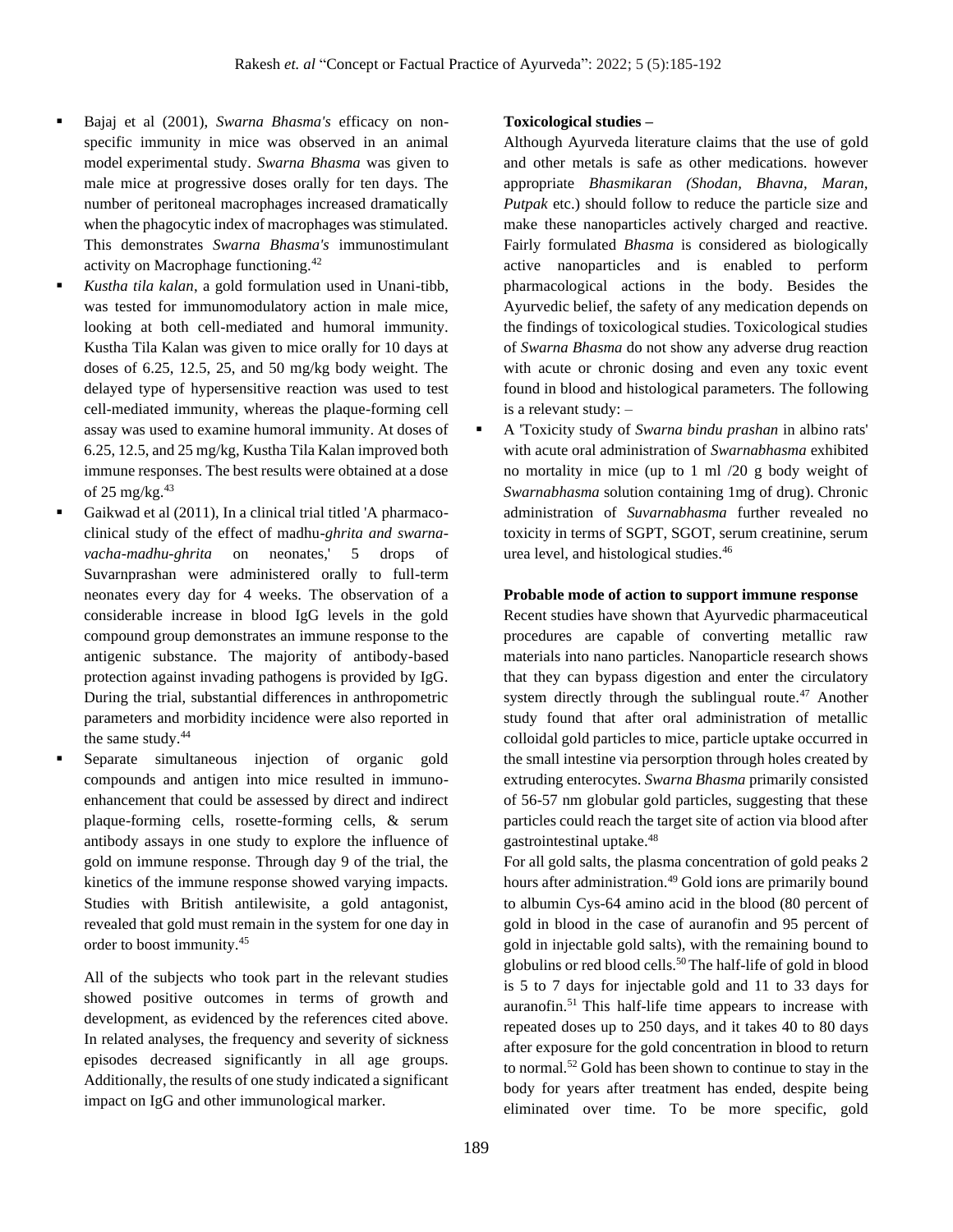accumulates inside cells, primarily phagocytic cells like neutrophils and macrophages, to boost the immune response.<sup>53</sup> Takahashi et al. proposed mechanisms to demonstrate the action of gold salt at the molecule & protein levels in another study. Gold binds to proteins that contain thiols. Such a process could interfere with the recognition of enzyme–substrate or receptor–ligand and affect numerous proteins. It would reduce oxidative stress and inhibit the activity of lysosomal protease.<sup>54</sup> Thus, we can conclude that the internal use of gold in the *Suvarnbhasma* form, i.e., biologically active nanoparticles of gold, is significantly safer and more advantageous than the use of other gold forms.

## **CONCLUSION**

The National Immunization Schedule was implemented with the goal of lowering paediatric mortality rates and decreasing the prevalence of recurring illnesses among children. Although many efforts and resources are being deployed to attain these goals, vaccinations and immunisation regimens remain insufficient to manage infections, as seen by India's high infant death rate of 27.695 in 2022.<sup>55</sup> From the first day of life, children receive vaccines, but these vaccines can't even protect them from all diseases. For example, vaccines can't protect against major bacterial infections, viral infections, or primarysecondary immunodeficiency syndromes. Activation of the immune system and the production of particular immunoglobulins against the targeted antigen are two processes that take about a month to complete after receiving the vaccination. Because of these voids in immunization schedule and unavailability of vaccine to every disease, a stronger immunomodulatory medication is needed to enhance the immune system of the body and protect the newborn from recurring illnesses.

Since long it is believed in Indian culture that gold may improve one's health and protect one from the onset of grief or disease and it also supported by the ancient Ayurveda knowledge. The use of gold-containing Ayurvedic medications in the treatment of chronic or incurable diseases is extensively documented, almost in every reputable Ayurvedic text book. Gold is recommended for usage in children, beginning at birth, to enhance strength *(Ojas, Bala*, resistive power), intellect, and digestive and metabolic ability. *Gold as Suvarnprashan (Suvarn Bhasma* with a mixture of other nootropic medications, ghee, honey) increases lifespan, enhances the complexion, and neutralises the harmful effects of *Graha Roga, i.e.,* the severe infectious form of a group of disorders.<sup>56</sup> Above said concept also supported by the extensive review of various experimental studies, that *Suvarnprashan (Lehana)* possess immuno-modulatory, intellect promoting and nutritional properties and improving overall health of the child.<sup>57</sup>

*Suvarnprashan* theory of Ayurveda is supported by documented current research into gold and gold compounds, as discussed above. Therefore, *Suvarnprashan*  can be given to children of all ages because it significantly impacts nutrition, metabolism, growth, development, physical strength, and, most importantly, the immune response.<sup>58</sup> According to all references on *Suvarnaprashan*, gold, in combination with other drugs such *as Rasayan* (which has rejuvenating properties), *Balya* (which promotes strength) and *Medhya* (nootropic drugs), is unquestionably beneficial for the growth, development, physical health and mental well-being of children when used for an extended period of time. As a result, *Suvarnprashan* may advised to administered for a specified time period and administered repeatedly, preferably daily, to ensure optimal growth and development. This review study suggests that to support the immunomodulatory effect of *Suvarnprashan,* multicentric controlled clinical trial using biomarkers should be conducted. Such comprehensive controlled clinical trials using immunological profile determination may only serve as a stepping stone for widespread usage of *Suvarnprashan* for the benefit of children in the National Health Program.

**Acknowledgements- Nil Source of Funding -Nil**. **Conflict of Interest- Nil**.

## **ORCID**

*Rakesh Kumar Nagar* , <https://orcid.org/> 0000-0002-2329-5679

## **REFERENCES**

- 1. Dutta P K, General and Inorganic chemistry, Vol II, 11th edition, Sarat Book House, Kolkata, 1996, 173
- 2. [Gonda,](https://brill.com/search?f_0=author&q_0=Gonda) The Functions and Significance of Gold in the Veda, Series: Orientalia [Rheno-Traiectina,](https://brill.com/view/serial/ORT) Volume: 37, <https://brill.com/view/title/5913> (Retrieved on 2022.03.01) (Gold in the RV: 1-43-5; 3-34-9, 4-10-6, 17, 11)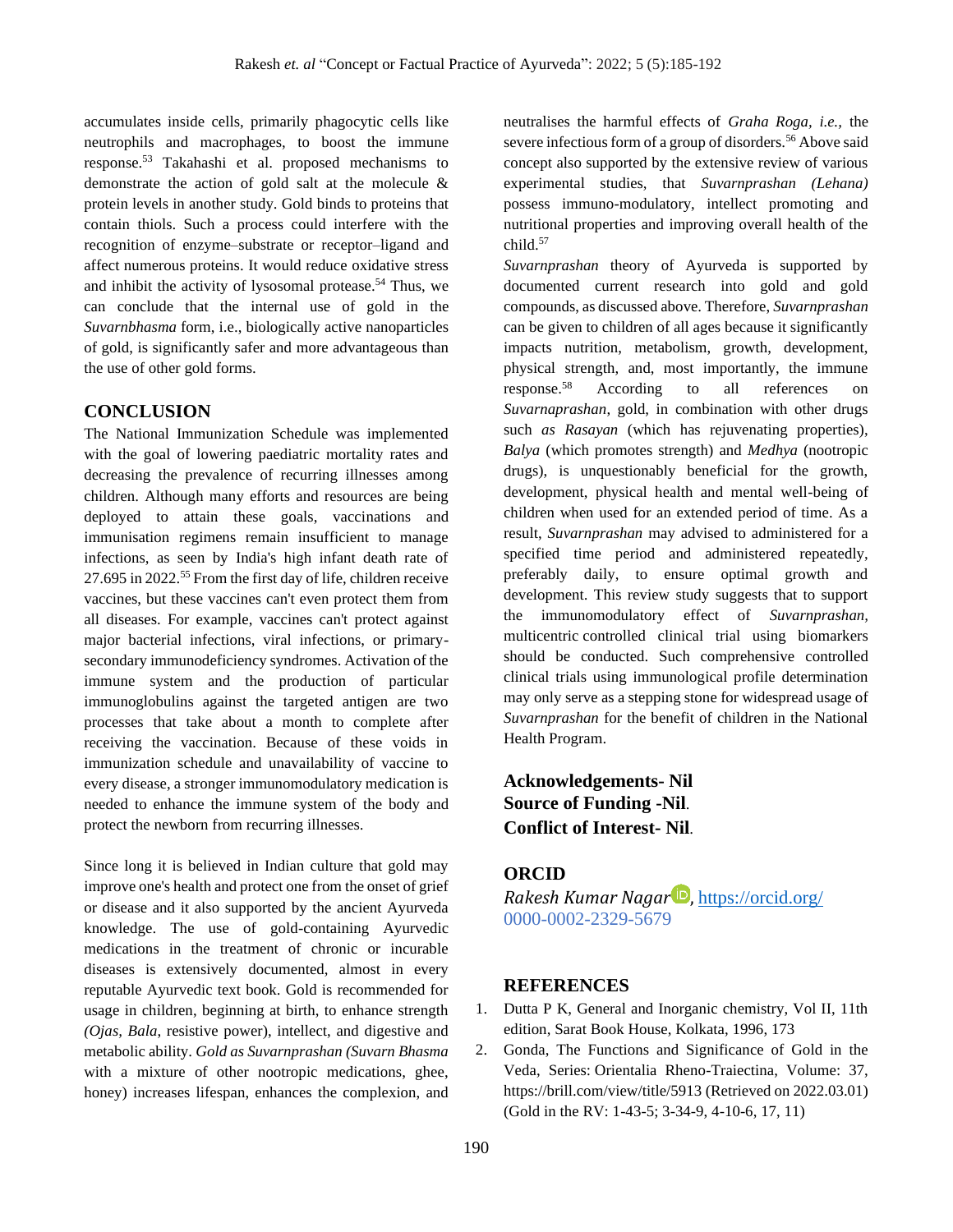- 3. Mishra S, Rasa Prakash Sudhakar, Siddhiprada Hindi Commentary, Reprint 2009, Chaukhambha Orientalia, Varanasi 4/4, page no. 66
- 4. Kulkarni DA, editor. New Delhi: Meharchand Lachhmandas Publications, 1998. Vagbhata, Rasaratna Samuchaya, Vol. 1, 5/1, 11, 18 pp. 13-6.
- 5. Shastri K. Rasatarangini Of Sadanandsharmavirchit. Panchadash Tarang Motilal Banarsidass Publishers Pvt. Ltd. New Delhi, 11th edition (Reprint),2000.pp.368
- 6. Singh N, Choudhary A. Suvarna Bhasma and Gold compounds: an innovation of pharmaceutical illumination of therapeutics. IJRAP 2012;3:1-9.
- 7. Sharma, P. V. (2018). Susruta Samhita with Dalhana's commentary (Vol. 2). Chaukambha Vishva Bharti, Sharira Sthana, chapter 1, verse 32, Chaukambha Vishva Bharti, Sharira Sthana 2018.page no. 133.
- 8. Jadavji T, Charakasamhita of Agnivesh, Shareerasthana, chapter 8, verse 46, Chowkhambha Sanskrit Series, Varanasi, 2004 page no. 349.
- 9. Jadavji T, Susruthasamhita of Susruta, Shareerasthana, 10/13 & 19, Chaukhambha Orientalia Varanasi, 2002, p.388- 389.
- 10. Sastri HS, Paradakara, Ashtangahridaya of Vagbhata, Uttaras thana,1/8-9, 47&48, Chaukhambha Surbharati Prakashan, Varanasi, 2002, p.777- 778, 781
- 11. Tiwari, P. V. Kashyap Samhita. Chaukhambha Vishvabharti. Sutra Sthan, Lehadhyaya chapter 1, verse 25.2 – 28, Chaukhambha Vishvabharti 2018. page no. 7
- 12. Jadavji T, Susruthasamhita of Susruta, Shareerasthana, chapter 10, verse 13 & 19, Chaukhambha Orientalia Varanasi, 2002 page no. 388- 389.
- 13. Sastri HS, Paradakara, Ashtangahridaya of Vagbhata, Uttarasthana, chapter 1, verse 8-9, Chaukhambha Surbharati Prakashan, Varanasi, 2002 page no. 777- 778.
- 14. Sastri HS, Paradakara, Ashtangahridaya of Vagbhata, Chaukhambha Surbharati Prakashan, Varanasi, 2002, Uttarasthana, chapter 1, verse 47-49, page no. 781
- 15. Hari Sadasiva Sastri, Paradakara, Ashtangahridaya of Vagbhata, Uttarasthana, chapter 1, verse 8-9, Chaukhambha Surbharati Prakashan, Varanasi, 2002 page no. 777- 778.
- 16. Mishra BS, Bhavprakash with Vidyotini hindi commentry, 2nd part, Varanasi, Madhayam khanda, Balarogadhira 186- 187, Chaukhamba Sanskrit Sansthan, 2012. page no.812.
- 17. Jadavji T, Susruthasamhita of Susruta, Shareerasthana, chapter 10, verse 68, Chaukhambha Orientalia Varanasi, 2002 page no. 391- 392.
- 18. Tiwari, P. V. Kashyap Samhita.Sutra Sthan, Lehadhyaya chapter 1, page no. 3. Chaukhambha Vishvabharti 2018.
- 19. Tripathi B, Bhaishajya Ratnavali, Balroga Chikitsa, In: 71/5-6, 19, Varanasi: Chaukhamba Prakashan 2009.pg. 1073
- 20. Shastri K, editor  $11<sup>th</sup>$  edition, Sadanand Sharma, Rastarangini, 15th Tarang, 2-3, 14, 27, New Delhi; Motilal Banarasidas; 2009 pg. 361-367
- 21. Sastri HS, Paradakara, Ashtangahridaya of Vagbhata, Uttarasthana, chapter 1, verse 9, 47–48- Chaukhambha Surbharati Prakashan, Varanasi, 2002 page no. 777- 778, 781.
- 22. Sharma, P. V. Susruta Samhita with Dalhana's commentary (Vol. 2, Sharir Sthan, chaptr 10, verse 13, Chaukambha Vishva Bharti, 2018 page no. 227.
- 23. Anonymous, Part-1, Sec 18:20, 2nd edi. Delhi: The Controller of Publications, Govt. of India,2003, The Ayurvedic Formulary of India, pg. 247.
- 24. Shastri K, editor  $11<sup>th</sup>$  edition, Sadanand Sharma, Rastarangini, 15<sup>th</sup> Tarang, 2-3, 14, 27, New Delhi; Motilal Banarasidas; 2009 pg. 361-367
- 25. Paul W, Sharma C P, Blood compatibility studies of suvarn bhasma, an Ayurvedic drug, Int. J Ayurveda Research. 2011, 2, 14-22 (PMC free article) (Pubmed)
- 26. Thakur K. Preparation and characterization of suvarnbharma parad merits. 2017;20(1):36–44.
- 27. Brown C, Bushell G R, whitehouse M, Agrawal Ds, Tupe S G, Paknikar K M et al , Nano gold pharmaceutics: Characterization of the gold in Swarna Bhasma, a microparticulate used in tradition Indian medicine, Gold Bull, 40 (2007)245-250
- 28. Jyothy KB, Sheshagiri S, Patel KS, Rajagopala S. A critical appraisal of suvarnprashan in children. 2014;35(4):361–5.
- 29. Kulkarni DA, editor. Vagbhata, Rasaratna Samuchaya, Vol. 1, 5/1, 11, New Delhi: Meharchand Lachhmandas Publications, 1998.pp. 13-6.
- 30. Shastri K., editor. 11 ^ (lh) ed. New Delhi: Motilal Banarasidas; 2009. Sadananda Sharma, Rasataranagini, 15 ^ (th) Taranga, 2-3,14,27; pp. 361-67.
- 31. Tiwari, P. V. Kashyap Samhita. Sutra sthan, Lehaadhyay Chaukhambha Vishvabharti. 2018.pp.1
- 32. Tiwari, P. V. *Kashyap Samhita*. Chaukhambha Vishvabharti. Sutra sthan, Lehaadhyay, Chaukhambha Vishvabharti. 2019. pp. 3-4.
- 33. Tiwari, P. V. Dalhana commentator. Sushruta Samhita, Sharira Sthana, Garbhinivyakarana Adhyaya, 10/68-70, reprint ed; Chaukhambha Orientalia: Varanasi; 2005. p. 395.